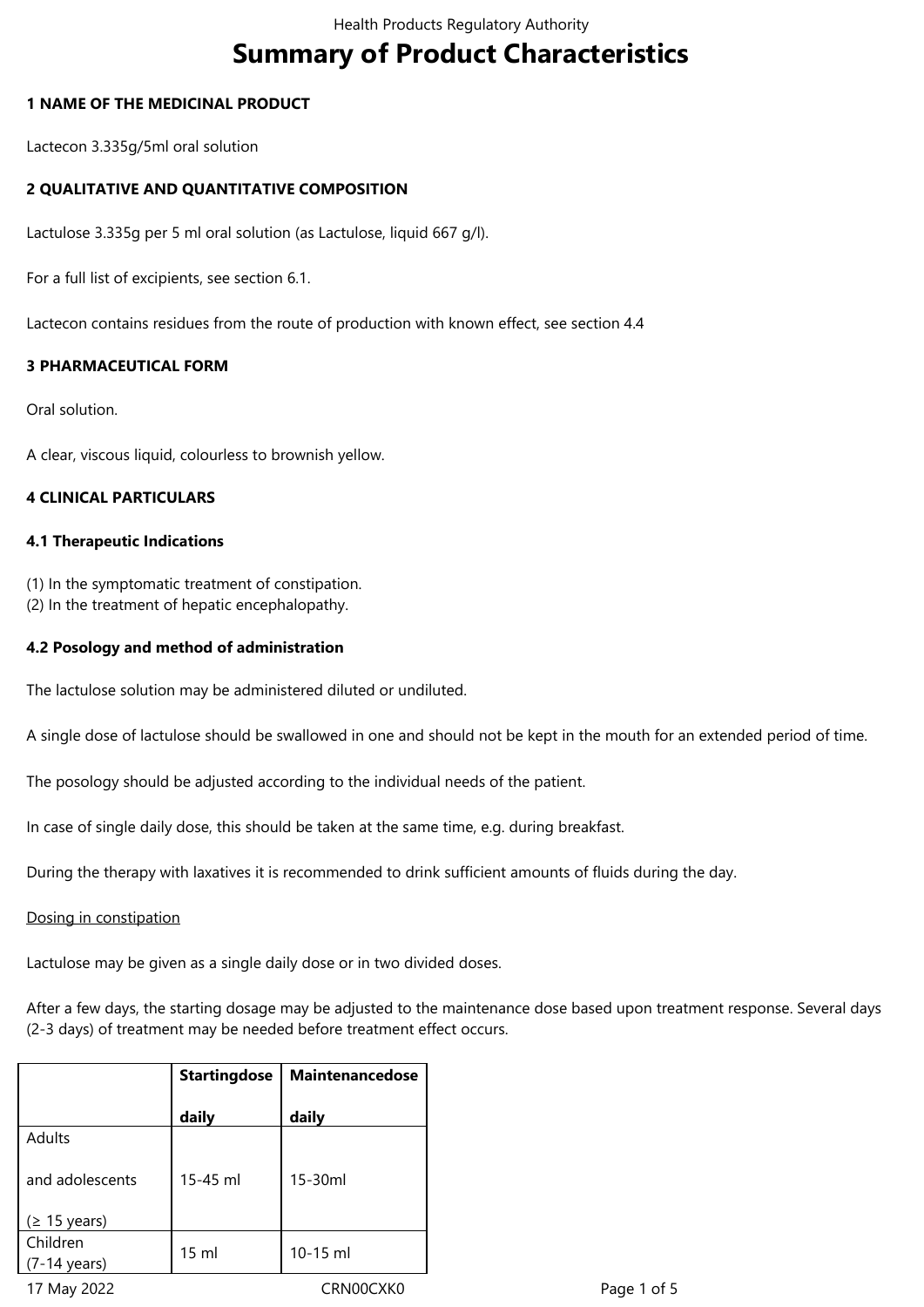### Health Products Regulatory Authority

| l Children<br>$(1-6 \text{ years})$ | 5-10 ml | $15-10$ ml |
|-------------------------------------|---------|------------|
| Infants under 1 year   2.5-5 ml     |         | up to-5 ml |

## Dosing in hepatic encephalopathv:

Adults:

Starting dose: 3 to 4 times daily 30-45 ml.

This dose may be adjusted to the maintenance dose to achieve 2 to 3 soft stools per day.

### Special populations:

### Paediatric population

The safety and efficacy of Lactecon in children (newborn to 18 years of age) with hepatic encephalopathy have not been established. No data are available.

## Elderly patients

No special dosage recommendations exist, since systemic exposure to lactulose is negligible.

## Patients with renal or hepatic insufficiency

No special dosage recommendations exist, since systemic exposure to lactulose is negligible.

## Method of administration

Oral use.

For Lactecon in bottles the measuring cup may be used to administer the appropriate dose.

## **4.3 Contraindications**

- Use in patients with galactosaemia.

- Hypersensitivity to the active substance or lactose, galactose, fructose or sulphite (see section 4.4).

- Gastrointestinal obstruction, perforation or risk of perforation.

# **4.4 Special warnings and precautions for use**

Painful abdominal symptoms of undetermined cause should be evaluated to exclude undiagnosed perforation or obstruction or undiagnosed disease/condition that predisposes to either before the treatment is started.

In case of insufficient therapeutic effect after several days the dose and/or additional measures should be re-considered. Long term use of this product is inadvisable except under medical supervision.

The dose normally used in constipation should not pose a problem for diabetics.

The dose used in the treatment of hepatic encephalopathy is usually much higher and may need to be taken into consideration for diabetics.

As diarrhoea induced by lactulose may lead to electrolyte imbalance, use with caution in patients prone to developing electrolyte disorders (e.g. patients with renal or hepatic impairment, patients receiving concomitant diuretics).

It should be taken into account that the defaecation reflex could be disturbed during the treatment.

#### Information on residues from manufacturing with known effect:

This product contains lactose, galactose and fructose from the route of production. Therefore, patients with the rare hereditary problem of galactose or fructose intolerance, total lactase deficiency or glucose-galactose malabsorption should not take this medicine.

Lactulose should be administered with care to patients who are intolerant to lactose.

17 May 2022 CRN00CXK0 Page 2 of 5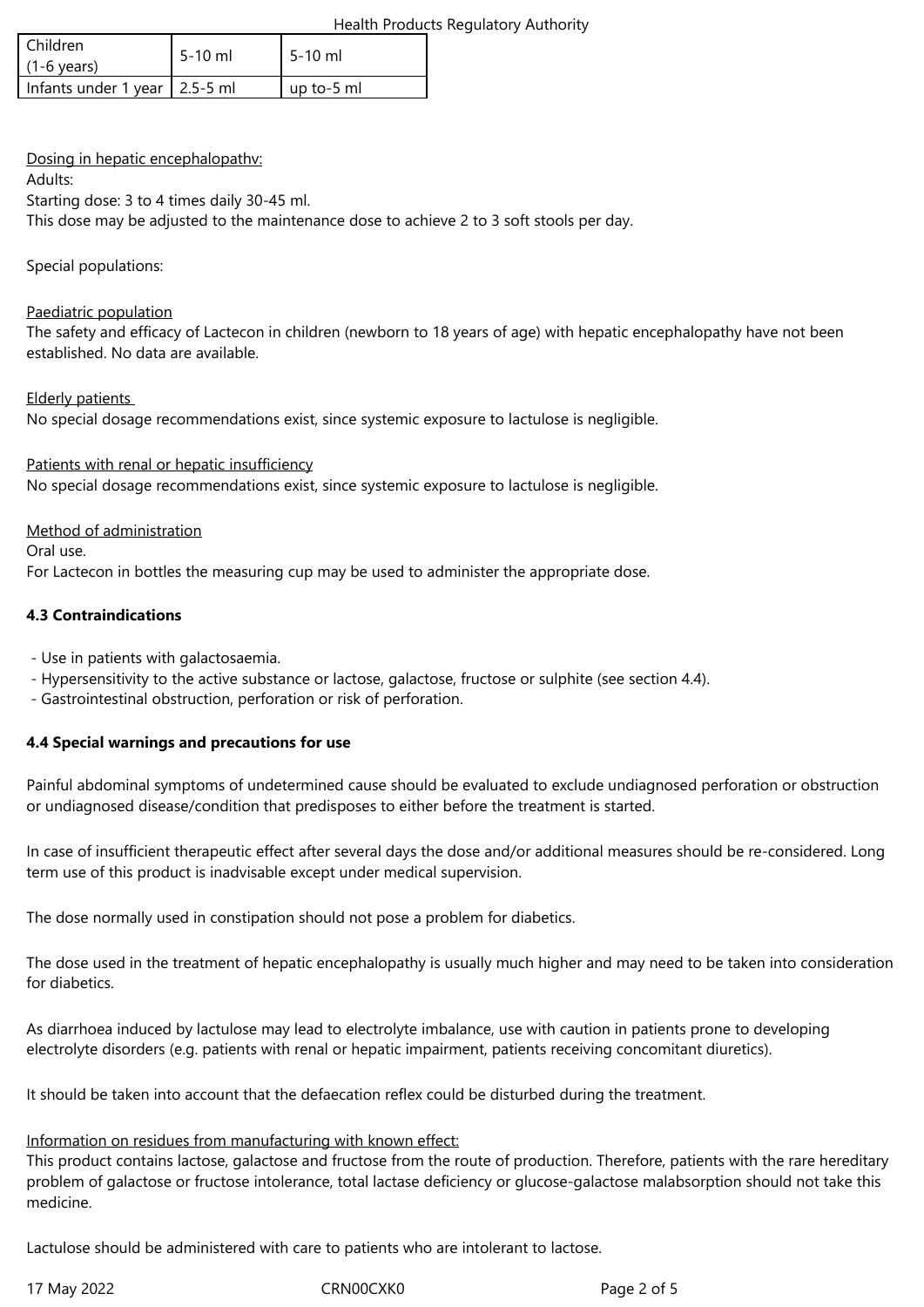#### Health Products Regulatory Authority

This product contains sulphite from the route of production.

#### Paediatric population

Use of laxatives in children should be exceptional and under medical supervision.

### **4.5 Interaction with other medicinal products and other forms of interactions**

No interaction studies have been performed.

### **4.6 Fertility, pregnancy and lactation**

### *Pregnancy*

No effects during pregnancy are anticipated, since systemic exposure to lactulose is negligible.

Lactecon can be used during pregnancy.

## *Lactation*

No effects on the breastfed newborn/infant are anticipated, since the systemic exposure of the breast-feeding woman to lactulose is negligible.

Lactecon can be used during breast-feeding.

## **Fertility**

No effects are to be expected, since systemic exposure to lactulose is negligible.

## **4.7 Effects on ability to drive and use machines**

The product has no or negligible influence on the ability to drive and use machines.

#### **4.8 Undesirable effects**

#### Summary of the safety profile

Flatulence may occur during the first few days of treatment. As a rule, it disappears after a few days. When dosages higher than instructed are used, abdominal pain and diarrhoea may occur. In such a case, the dosage should be decreased (see section 4.9).

If high doses (normally only associated with hepatic encephalopathy, HE) are used for an extended period of time, the patient may experience an electrolyte imbalance due to diarrhoea.

# Tabulated list of adverse reactions

The following undesirable effects have been experienced with the below indicated frequencies in lactulose-treated patients in placebo-controlled clinical trials [very common (≥1/10); common (≥1/100 to <1/10); uncommon (≥1/1,000 to <1/100); rare (≥1/10,000 to <1/1,000); very rare (<1/10,000); Not known (cannot be estimated from the available data)].

| <b>MedDRA SOC</b>             | <b>Frequency category</b> |                                                          |                                    |           |
|-------------------------------|---------------------------|----------------------------------------------------------|------------------------------------|-----------|
|                               | <b>Very</b><br>common     | <b>Common</b>                                            | <b>Uncommon</b>                    | Not known |
| Gastrointestinal<br>disorders | Diarrhoea                 | Flatulence,<br>abdominal<br>pain,<br>nausea,<br>vomiting |                                    |           |
| Investigations                |                           |                                                          | Electrolyte<br>imbalance<br>due to |           |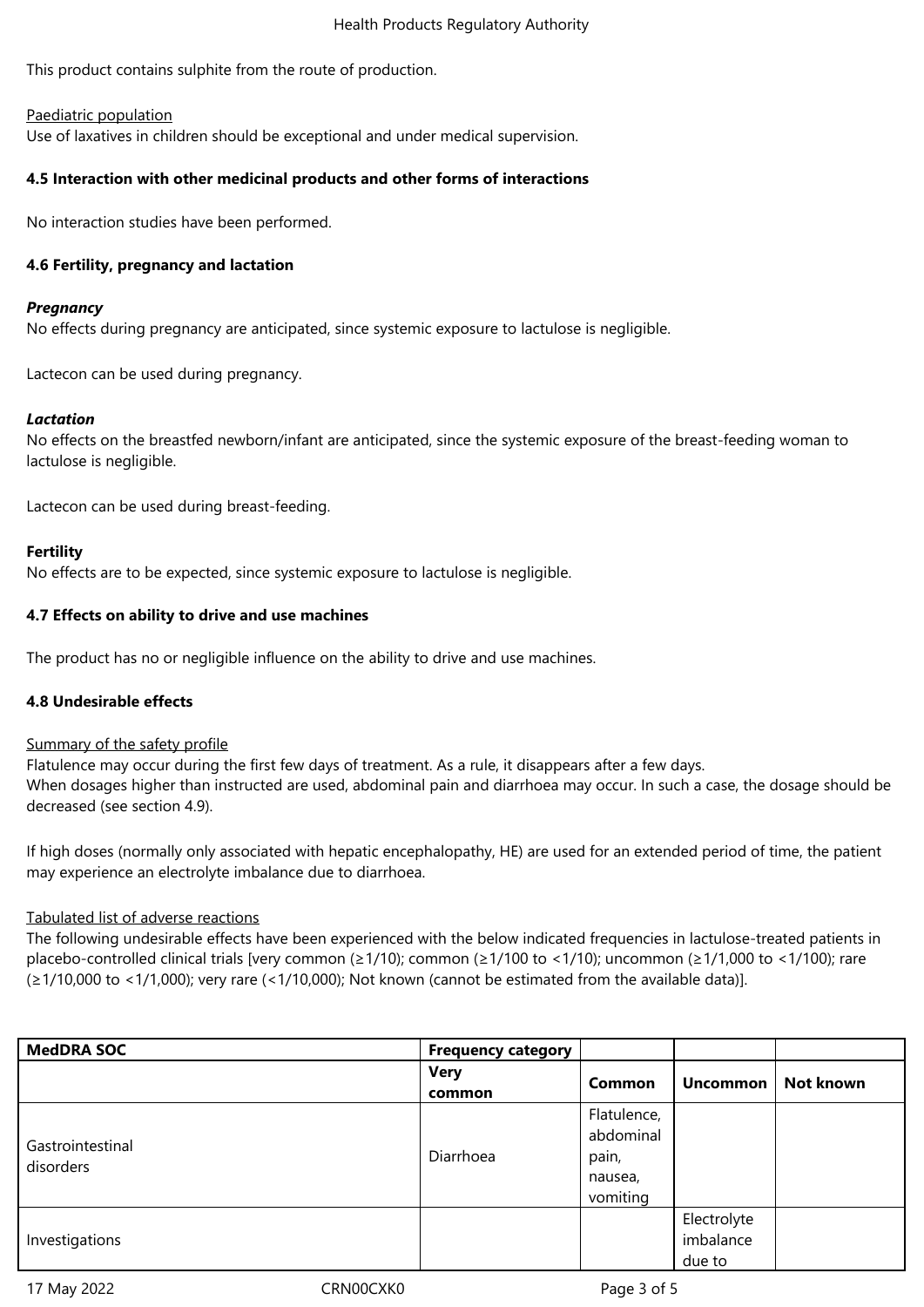| <u>immune system alsorders</u>         |  | reactions*                      |
|----------------------------------------|--|---------------------------------|
| Skin and subcutaneous tissue disorders |  | Rash*, pruritus*,<br>urticaria* |

\*Post-marketing experience

Paediatric population

The safety profile in children is expected to be similar as in adults.

### Reporting of suspected adverse reactions

Reporting suspected adverse reactions after authorisation of the medicinal product is important. It allows continued monitoring of the benefit/risk balance of the medicinal product. Healthcare professionals are asked to report any suspected adverse reactions via HPRA Pharmacovigilance, Website: www.hpra.ie.

## **4.9 Overdose**

If the dose is too high, the following may occur:

Symptom: diarrhoea, loss of electrolytes and abdominal pain.

Treatment: cessation of treatment or dose reduction. Extensive fluid loss by diarrhoea or vomiting may require correction of electrolyte disturbances.

## **5 PHARMACOLOGICAL PROPERTIES**

#### **5.1 Pharmacodynamic properties**

Pharmacotherapeutic group: Osmotically acting laxatives.

ATC code: A 06A D11.

In the colon, lactulose is broken down by colonic bacteria into low molecular weight organic acids. These acids lead to a lowering of pH in the colonic lumen and via an osmotic effect to an increase of the volume of the colonic contents. These effects stimulate the peristalsis of the colon and return the consistency of the stools. The constipation is cleared and the physiological rhythm of the colon is reinstated.

In hepatic encephalopathy (HE), the effect has been attributed to the suppression of proteolytic bacteria by an increase of acidophilic bacteria (e.g. lactobacillus), trapping of ammonia in the ionic form by acidification of the colonic contents, catharsis due to the low pH in the colon as well as an osmotic effect and the alteration of the bacterial nitrogen metabolism by stimulating the bacteria to utilise ammonia for bacterial protein synthesis. Within this context, however, it should be realised that hyperammonemia alone cannot explain the neuropsychiatric manifestations of HE. The ammonia however might serve as a model compound for other nitrogenous substances.

# **5.2 Pharmacokinetic properties**

Lactulose is poorly absorbed after oral administration and reaches the colon unchanged. There it is metabolised by the colonic bacterial flora. Metabolism is complete at doses up to 40 - 75 ml; at higher dosages, a proportion may be excreted unchanged.

# **5.3 Preclinical safety data**

The results of acute, sub-chronic and chronic toxicity studies in various species indicate that the compound has very low toxicity. The effects observed, appear to be more related to the effect of bulk in gastrointestinal tract than to a more specific toxic activity.

In reproduction and teratology experiments in rabbits, rats or mice no adverse effects were found.

# **6 PHARMACEUTICAL PARTICULARS**